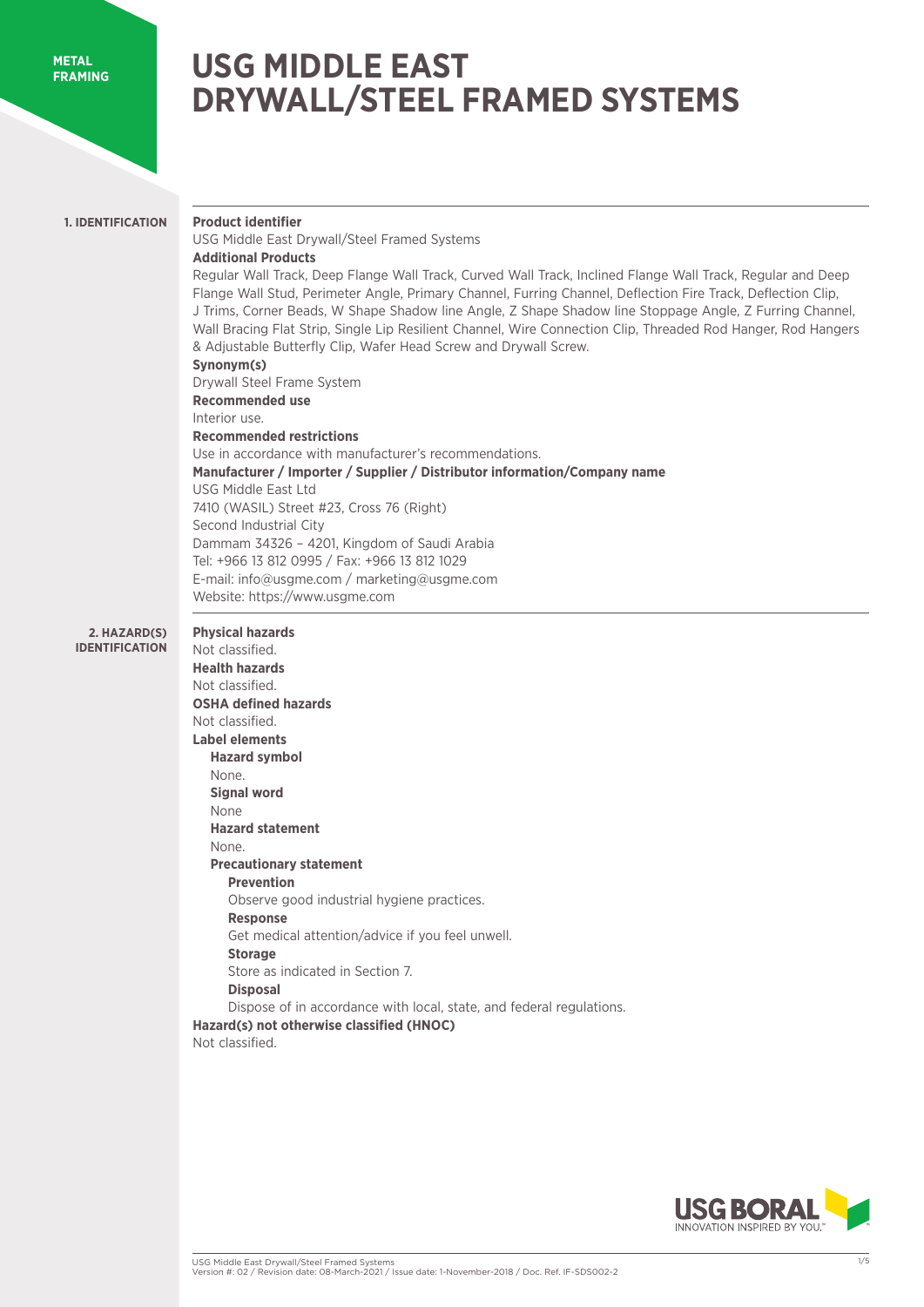**3. COMPOSITION/ INFORMATION ON INGREDIENTS**

| <b>Mixtures</b>      |                   |                |
|----------------------|-------------------|----------------|
| <b>Chemical name</b> | <b>CAS number</b> | %              |
| Zinc                 | 7440-66-6         | $1 - 20%$      |
| Aluminium            | 7429-90-5         | $1-10%$        |
| Iron                 | 7439-89-6         | <b>Balance</b> |
|                      |                   |                |

## **Composition comments**

Low carbon steel strip with hot dipped zinc or zinc/aluminium coating with painted and/or laminated polymer finish. The following list identifies those elements which may exist in steel or which may comprise compounds present in steel or alloy steels. Aluminum, beryllium, boron, calcium, carbon, cerium, chromium, cobalt, copper, hafnium, iron, lanthanum, lead, magnesium, manganese, molybdenum, nickel, niobium, nitrogen, oxygen, phosphorus, selenium, silicon, sulfur, tantalum, tin, titanium, tungsten, vanadium, yttrium, zinc, zirconium.

#### **4. FIRST-AID MEASURE**

| <b>JRES</b> | <b>Inhalation</b>                                                                                                                                                                                                                 |
|-------------|-----------------------------------------------------------------------------------------------------------------------------------------------------------------------------------------------------------------------------------|
|             | Due to the physical nature of this product, inhalation is unlikely. There are no known health effects due to<br>inhalation.                                                                                                       |
|             | <b>Skin contact</b>                                                                                                                                                                                                               |
|             | Edges and notches (where present) may be sharp and can cut skin. Cuts or abrasions should be treated<br>promptly with thorough cleansing of the affected area. Seek medical attention for severe cuts or abrasions<br>Eye contact |
|             | Sharp edges and notches (where present) may cause cuts and irritation. If eye is cut or otherwise damaged,<br>seek medical attention.<br>Ingestion                                                                                |
|             | Due to the physical nature of this product, ingestion is unlikely. There are no known health effects due to<br>ingestion.                                                                                                         |
|             | Most important symptoms/effects, acute and delayed                                                                                                                                                                                |
|             | Under normal conditions of intended use, this material does not pose a risk to health.                                                                                                                                            |
|             | Indication of immediate medical attention and special treatment needed                                                                                                                                                            |
|             | Provide general supportive measures and treat symptomatically.                                                                                                                                                                    |
|             | <b>General information</b>                                                                                                                                                                                                        |
|             | Ensure that medical personnel are aware of the material(s) involved.                                                                                                                                                              |
| <b>TING</b> | Suitable extinguishing media                                                                                                                                                                                                      |
| <b>JRES</b> | Use fire-extinguishing media appropriate for surrounding materials.                                                                                                                                                               |
|             | Unsuitable extinguishing media                                                                                                                                                                                                    |
|             | Not applicable.                                                                                                                                                                                                                   |
|             | Specific hazards arising from the chemical                                                                                                                                                                                        |
|             | Not a fire hazard.                                                                                                                                                                                                                |
|             | Special protective equipment and precautions for firefighters                                                                                                                                                                     |
|             | Selection of respiratory protection for firefighting: follow the general fire precautions indicated in the workplace.                                                                                                             |
|             | Self-contained breathing apparatus and full protective clothing must be worn in case of fire.                                                                                                                                     |
|             | Fire-fighting equipment/instructions                                                                                                                                                                                              |
|             | Use standard firefighting procedures & consider the hazards of other involved materials.                                                                                                                                          |
|             | <b>Specific methods</b><br>Cool material exposed to heat with water spray and remove it if no risk is involved.                                                                                                                   |
|             |                                                                                                                                                                                                                                   |

**6. ACCIDENTAL RELEASE MEASURES**

**5. FIRE-FIGH MEAS** 

See Section 8 of the SDS for Personal Protective Equipment.

**Methods and materials for containment and cleaning up**

**Personal precautions, protective equipment and emergency procedures**

No specific clean-up procedure noted. For waste disposal, see Section 13 of the SDS. Avoid discharge to drains, sewers, and other water systems.

**Environmental precautions** None.

**7. HANDLING AND STORAGE**

## **Precautions for safe handling**

Edges and notches (where present) may be sharp and can cut skin. Unload from package with caution and handle carefully. Observe good industrial hygiene practices.

### **Conditions for safe storage, including any incompatibilities**

Falling pieces can pose an injury hazard. Do not store open boxes or individual pieces above chest level. Store away from incompatible materials.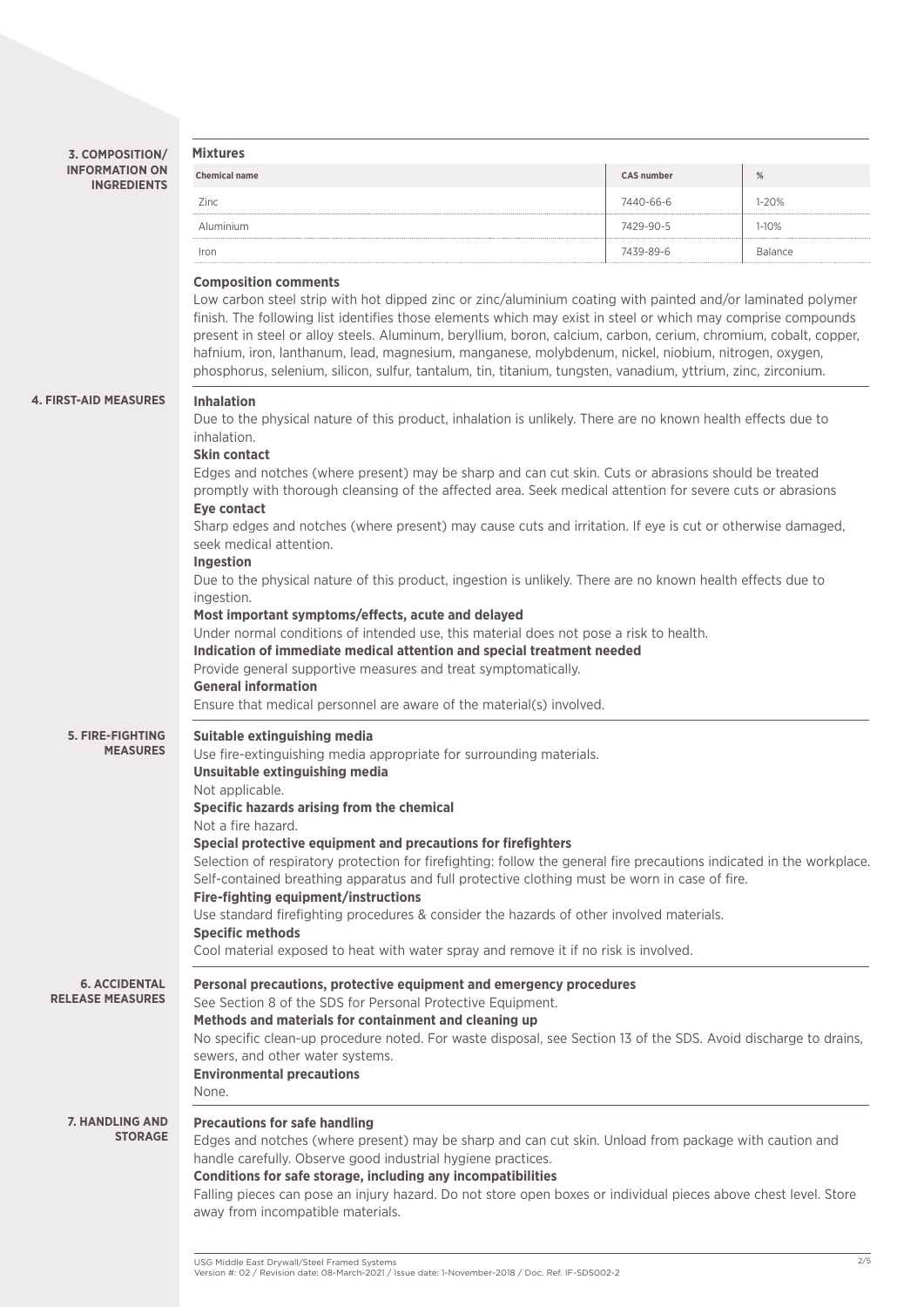| <b>8. EXPOSURE</b><br><b>Exposure Standards</b><br><b>CONTROLS/</b><br>No exposure standard has been established for the product as supplied.<br><b>PERSONAL</b><br>During welding or cutting operations the following Worksafe Exposure Standards should be applied;<br><b>PROTECTION</b><br>mg/m <sup>3</sup> TWA<br>Zinc oxide fume<br>- 5<br>Iron oxide fume<br>$-5$<br>$mg/m3$ TWA as Fe<br>Other Exposure Standards may apply during welding or cutting operations, but are determined by the type of<br>welding or cutting process (ARC, MIG, TIG, gas or plasma) and the electrode(s) used. Each individual operation<br>must be separately assessed for hazards by an experienced Occupational Hygienist.<br><b>Occupational exposure limits</b><br>No exposure limits noted for ingredient(s).<br><b>Biological limit values</b><br>No biological exposure limits noted for the ingredient(s).<br><b>Appropriate engineering controls</b><br>Ventilation is not normally required.<br>Individual protection measures, such as personal protective equipment<br><b>Eye/face protection</b><br>Wear approved safety goggles.<br><b>Skin protection</b><br><b>Hand protection</b><br>It is a good industrial hygiene practice to minimize skin contact. For prolonged or repeated skin contact use<br>suitable protective gloves.<br><b>Other</b><br>Normal work clothing (long sleeved shirts and long pants) is recommended.<br><b>Respiratory protection</b><br>Not necessary under normal conditions.<br><b>Thermal hazards</b><br>None<br><b>General hygiene considerations</b><br>Handle in accordance with good industrial hygiene and safety practices.<br>Upper/lower flammability or explosive limits<br>9. PHYSICAL AND<br>Appearance<br><b>CAL PROPERTIES</b><br><b>Physical state</b><br>Flammability limit - lower (%)<br>Solid.<br>Not applicable.<br>Flammability limit - upper (%)<br><b>Form</b><br>C profile, U profile, L profile, Z profile, Omega<br>Not applicable.<br><b>Explosive limit - lower (%)</b><br>profile, Strip profile<br>Color<br>Not applicable.<br>Explosive limit - upper (%)<br>Various.<br>Not applicable.<br>Odor<br>Low to no odor.<br><b>Vapor pressure</b><br><b>Odor threshold</b><br>Not applicable.<br>Not applicable.<br><b>Vapor density</b><br>pH<br>Not applicable.<br>Not applicable.<br><b>Relative density</b><br>Melting point/freezing point<br>$7 - 8$ (H <sup>2</sup> O = 1)<br>1315.56 - 1537.78 °C (base metal (steel))<br>Partition coefficient (n-octanol/water)<br><b>Specific Gravity</b><br>Not applicable.<br>7.86<br><b>Auto-ignition temperature</b><br>Initial boiling point and boiling range<br>Not applicable.<br>Not applicable.<br><b>Decomposition temperature</b><br><b>Flash point</b><br>Not applicable.<br><b>Viscosity</b><br>Not applicable.<br><b>Evaporation rate</b><br>Not applicable.<br><b>Other information</b><br>Not applicable.<br><b>Flammability (solid, gas)</b><br><b>Bulk density</b><br>7688.8 - 8009.2 kg/m <sup>3</sup><br>Not applicable.<br>Solubility(ies)<br>VOC (Weight %)<br>Not soluble in water.<br>0% |  |  |
|----------------------------------------------------------------------------------------------------------------------------------------------------------------------------------------------------------------------------------------------------------------------------------------------------------------------------------------------------------------------------------------------------------------------------------------------------------------------------------------------------------------------------------------------------------------------------------------------------------------------------------------------------------------------------------------------------------------------------------------------------------------------------------------------------------------------------------------------------------------------------------------------------------------------------------------------------------------------------------------------------------------------------------------------------------------------------------------------------------------------------------------------------------------------------------------------------------------------------------------------------------------------------------------------------------------------------------------------------------------------------------------------------------------------------------------------------------------------------------------------------------------------------------------------------------------------------------------------------------------------------------------------------------------------------------------------------------------------------------------------------------------------------------------------------------------------------------------------------------------------------------------------------------------------------------------------------------------------------------------------------------------------------------------------------------------------------------------------------------------------------------------------------------------------------------------------------------------------------------------------------------------------------------------------------------------------------------------------------------------------------------------------------------------------------------------------------------------------------------------------------------------------------------------------------------------------------------------------------------------------------------------------------------------------------------------------------------------------------------------------------------------------------------------------------------------------------------------------------------------------------------------------------------------------------------------------------------------------------------------------------------------------------------------------------------------------------------------------------------------------------|--|--|
|                                                                                                                                                                                                                                                                                                                                                                                                                                                                                                                                                                                                                                                                                                                                                                                                                                                                                                                                                                                                                                                                                                                                                                                                                                                                                                                                                                                                                                                                                                                                                                                                                                                                                                                                                                                                                                                                                                                                                                                                                                                                                                                                                                                                                                                                                                                                                                                                                                                                                                                                                                                                                                                                                                                                                                                                                                                                                                                                                                                                                                                                                                                            |  |  |
|                                                                                                                                                                                                                                                                                                                                                                                                                                                                                                                                                                                                                                                                                                                                                                                                                                                                                                                                                                                                                                                                                                                                                                                                                                                                                                                                                                                                                                                                                                                                                                                                                                                                                                                                                                                                                                                                                                                                                                                                                                                                                                                                                                                                                                                                                                                                                                                                                                                                                                                                                                                                                                                                                                                                                                                                                                                                                                                                                                                                                                                                                                                            |  |  |

**CHEMI**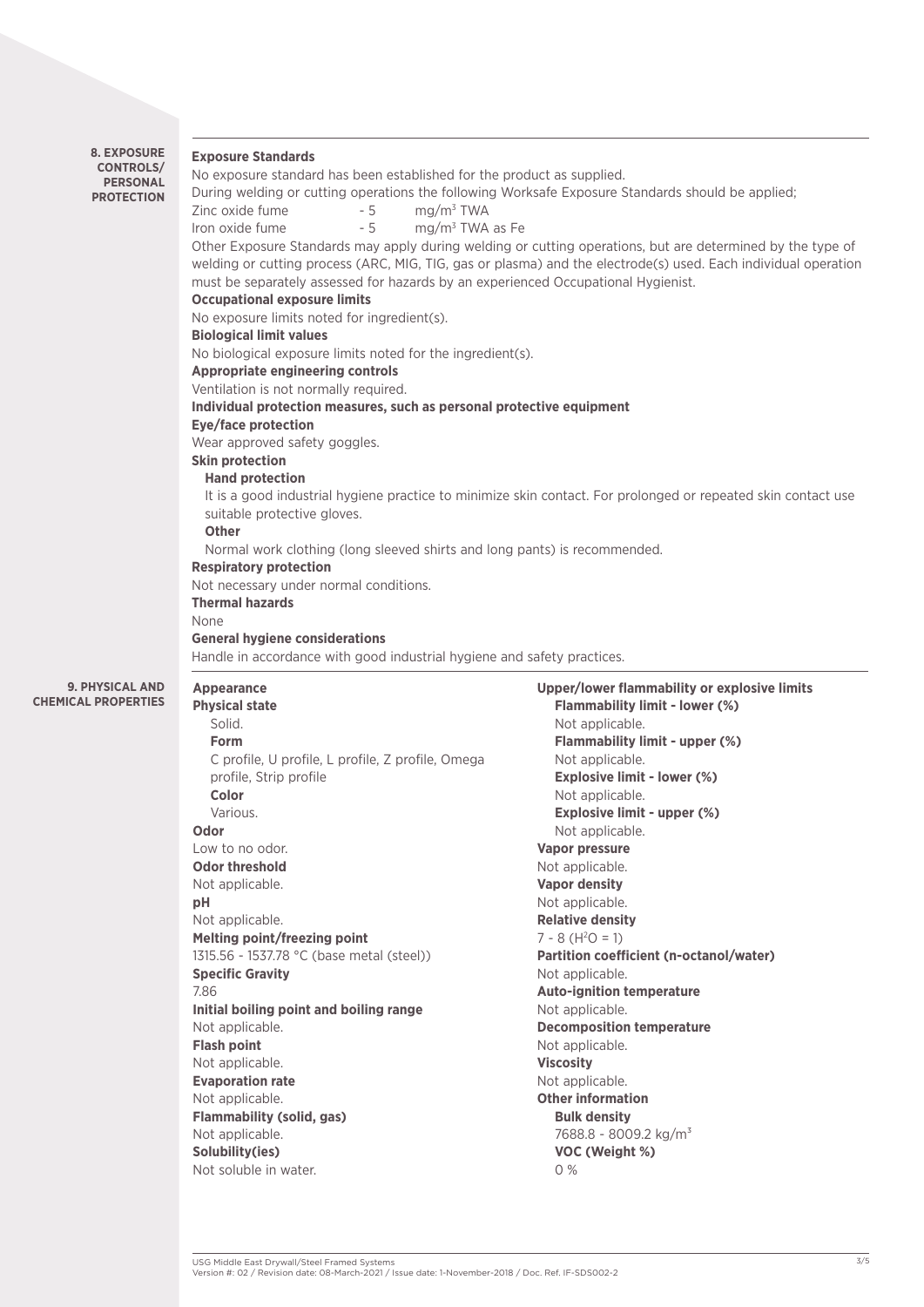| <b>10. STABILITY AND</b><br><b>REACTIVITY</b>  | <b>Reactivity</b><br>The product is stable & non reactive under normal conditions of use, storage & transport.                                                             |
|------------------------------------------------|----------------------------------------------------------------------------------------------------------------------------------------------------------------------------|
|                                                | <b>Chemical stability</b><br>Material is stable under normal conditions.                                                                                                   |
|                                                | <b>Possibility of hazardous reactions</b>                                                                                                                                  |
|                                                | Hazardous polymerization does not occur.                                                                                                                                   |
|                                                | <b>Conditions to avoid</b>                                                                                                                                                 |
|                                                | Contact with incompatible materials.                                                                                                                                       |
|                                                | <b>Incompatible materials</b>                                                                                                                                              |
|                                                | Strong oxidizing agents.                                                                                                                                                   |
|                                                | <b>Hazardous decomposition products</b>                                                                                                                                    |
|                                                | No hazardous decomposition products are known.                                                                                                                             |
| <b>11. TOXICOLOGICAL</b><br><b>INFORMATION</b> | Information on likely routes of exposure<br>Ingestion                                                                                                                      |
|                                                | Not likely, due to the form of the product.<br><b>Inhalation</b>                                                                                                           |
|                                                | Not likely, due to the form of the product.                                                                                                                                |
|                                                | <b>Skin contact</b>                                                                                                                                                        |
|                                                | Edges and notches (where present) may be sharp and can cut skin. Under normal conditions of intended<br>use, this product does not pose a skin hazard.                     |
|                                                | <b>Eyes contact</b>                                                                                                                                                        |
|                                                | Contact with sharp edges and notches (where present) may cut the eye and cause eye damage.<br>Symptoms related to the physical, chemical and toxicological characteristics |
|                                                | Sharp edges and notches (where present) may cause cuts and irritation.                                                                                                     |
|                                                | Information on toxicological effects                                                                                                                                       |
|                                                | <b>Acute toxicity</b>                                                                                                                                                      |
|                                                | None.                                                                                                                                                                      |
|                                                | <b>Skin corrosion/irritation</b>                                                                                                                                           |
|                                                | Edges and notches (where present) may be sharp and can cut skin.                                                                                                           |
|                                                | Serious eye damage/eye irritation                                                                                                                                          |
|                                                | Contact with sharp edges and notches (where present) may cut the eye and cause eye damage.                                                                                 |
|                                                | <b>Respiratory or skin sensitization</b>                                                                                                                                   |
|                                                | <b>Respiratory sensitization</b><br>No data available.                                                                                                                     |
|                                                | <b>Skin sensitization</b>                                                                                                                                                  |
|                                                | This product is not expected to cause skin sensitization.                                                                                                                  |
|                                                | <b>Germ cell mutagenicity</b>                                                                                                                                              |
|                                                | Not expected to be mutagenic.                                                                                                                                              |
|                                                | <b>Carcinogenicity</b>                                                                                                                                                     |
|                                                | Not expected.                                                                                                                                                              |
|                                                | <b>Reproductive toxicity</b>                                                                                                                                               |
|                                                | Not expected to be a reproductive hazard.                                                                                                                                  |
|                                                | Specific target organ toxicity-single exposure                                                                                                                             |
|                                                | No data available, but none expected.<br>Specific target organ toxicity -repeated exposure                                                                                 |
|                                                | No data available, but none expected.                                                                                                                                      |
|                                                | <b>Aspiration hazard</b>                                                                                                                                                   |
|                                                | Due to the physical form of the product it is not an aspiration hazard.                                                                                                    |
|                                                | <b>Further information</b>                                                                                                                                                 |
|                                                | No other specific acute or chronic health impact noted.                                                                                                                    |
|                                                |                                                                                                                                                                            |
|                                                |                                                                                                                                                                            |
|                                                |                                                                                                                                                                            |
|                                                |                                                                                                                                                                            |
|                                                |                                                                                                                                                                            |